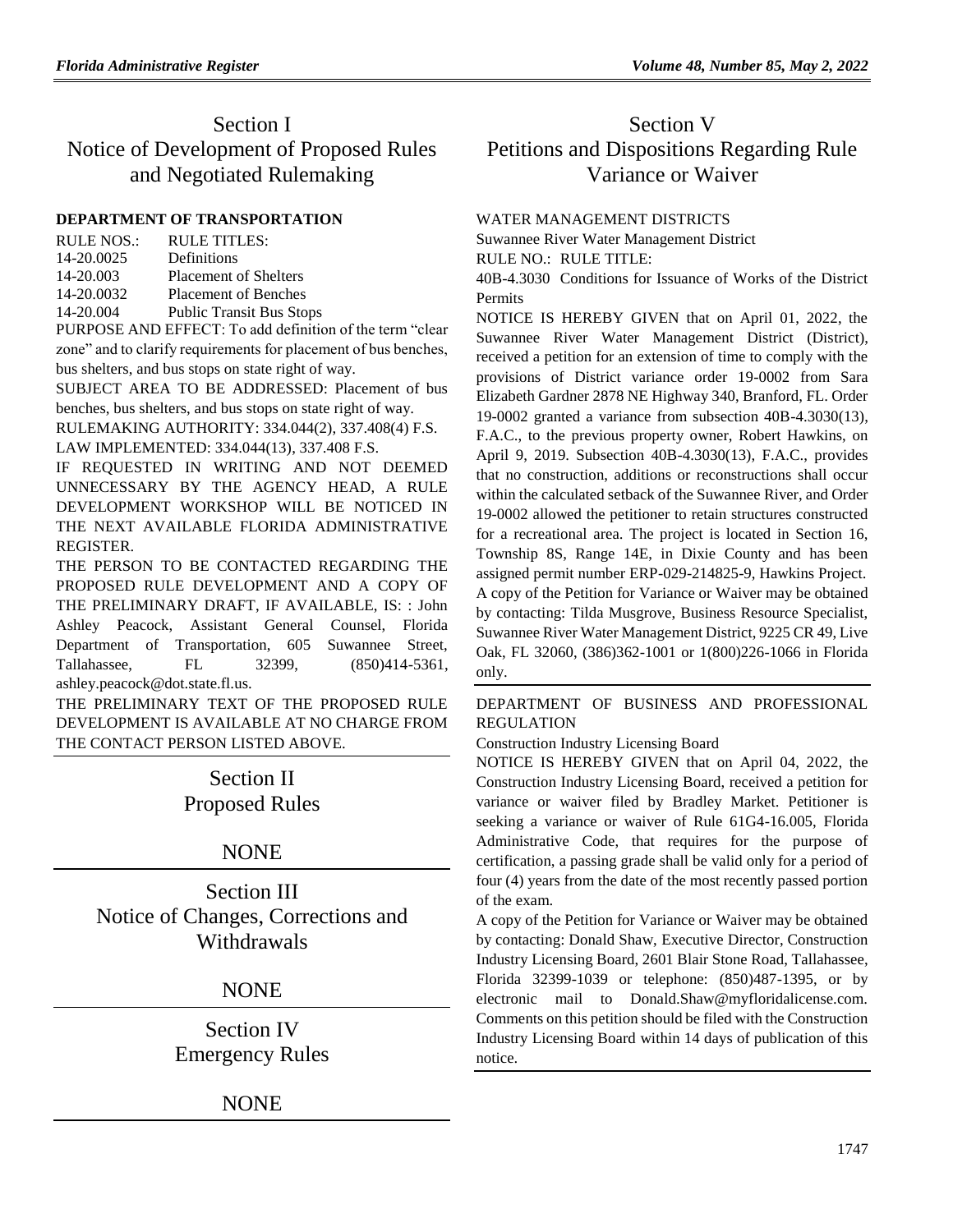#### [DEPARTMENT OF ENVIRONMENTAL PROTECTION](https://www.flrules.org/gateway/department.asp?id=62) RULE NOS.:RULE TITLES:

[62-6.008S](https://www.flrules.org/gateway/ruleNo.asp?id=62-6.008)ystem Size Determinations

[62-6.009A](https://www.flrules.org/gateway/ruleNo.asp?id=62-6.009)lternative Systems

[62-6.014C](https://www.flrules.org/gateway/ruleNo.asp?id=62-6.014)onstruction Standards for Drainfield Systems

[62-6.026A](https://www.flrules.org/gateway/ruleNo.asp?id=62-6.026)pplications for Innovative System Permits and System Construction Permits

[62-6.028L](https://www.flrules.org/gateway/ruleNo.asp?id=62-6.028)ocation and Installation

The Department of Environmental Protection hereby gives notice:

That it has issued an order on April 27, 2022 granting a Petition for a Variance for Geomatrix LLC. The Petition was received on December 10, 2020. Notice of receipt of this Petition was published in the Florida Administrative Register on December 21, 2020. The petition requested a variance from subparagraph 62-6.008(5), 62-6.009(3)(d), 62-6.009(3)(e), 62-6.009(7)(d)(due to rule revision now 62-6.009(8)(d)), 62- 6.014(5)(b), 62-6.014(5)(g), 62-6.026(1), 62-6.028(3), 62- 6.028(4), F.A.C., (former subparagraph 64E-6.008(5), 64E-6.009(3)(d), 64E-6.009(3)(e), 64E-6.009(7)(d), 64E-6.014(5)(b), 64E-6.014(5)(g), 64E-6.026(1), 64E-6.028(3), 64E-6.028(4), F.A.C.), which provides standards for system sizing, mound construction, PBTS standards, alternative systems, and construction standards for drainfield systems. No public comment was received. The Order, file number 22-1693, granted the variance based on a showing that Petitioner demonstrated that a strict application of the rule would result in substantial hardship to Petitioner or would affect Petitioner differently than other similarly situated applicants and because Petitioner demonstrated that the purpose of the underlying statute will be or has been achieved by other means.

A copy of the Order or additional information may be obtained by contacting: Debby Tipton, Department of Environmental Protection, 2600 Blair Stone Road, Mail Station 3596, Tallahassee, Florida 32399-2400; telephone (850) 245-8629; Debby.Tipton@floridaDEP.gov during normal business hours, 8:00 a.m. to 5:00 p.m., Monday through Friday, except legal holidays.

### [DEPARTMENT OF CHILDREN AND FAMILIES](https://www.flrules.org/gateway/department.asp?id=65) [Substance Abuse Program](https://www.flrules.org/gateway/organization.asp?id=343)

RULE NO.: RULE TITLE:

[65D-30.0036L](https://www.flrules.org/gateway/ruleNo.asp?id=65D-30.0036)icensure Application and Renewal

The Department of Children and Families hereby gives notice: The Department of Children and Families has issued an order disposing of the petition for waiver of subsection 65D-30.0036(3), Florida Administrative Code, from Atlantic Treatment Center, LLC. The Notice of Variances and Waivers was published in Volume 48, No. 65 of the Florida Administrative Register on April 4, 2022. Subsection 65D-30.0036(3) of the Code requires methadone medicationassisted treatment for opioid addiction providers to submit to the Department, with the initial application, verification of certification from the Substance Abuse and Mental Health Administration relating to methadone medication-assisted treatment for opioid addiction and the Drug Enforcement Administration registration for methadone medication-assisted maintenance treatment for opioid addiction.

The petition for waiver was granted because Petitioner demonstrated a substantial hardship and that the underlying purpose of the statute will be achieved.

A copy of the Order or additional information may be obtained by contacting: Agency Clerk, Department of Children and Families, 2415 North Monroe Street, Suite 400, Tallahassee, FL 32303 or Agency.clerk@myflfamilies.com.

# Section VI

# Notice of Meetings, Workshops and Public **Hearings**

### [DEPARTMENT OF STATE](https://www.flrules.org/gateway/department.asp?id=1)

[Division of Arts and Culture](https://www.flrules.org/gateway/organization.asp?id=17)

The Florida Division of Arts & Culture and the Florida Council on Arts & Culture announces a public meeting to which all persons are invited.

DATE AND TIME: Thursday, May 19, 2022, 9:00 a.m.

PLACE: This meeting will take place via teleconference, Please visit https://dos.myflorida.com/cultural/news-andevents/calendar/ for participation information.

GENERAL SUBJECT MATTER TO BE CONSIDERED: To discuss, review and take action on funding recommendations for grants and any other business which may appropriately come before the Council. Note: If a quorum of members does not attend, items on the agenda for formal action will be discussed as a workshop by those present, and written minutes will be taken although no formal action will be taken.

A copy of the agenda may be obtained by contacting: The Division of Arts and Culture at (850)245-6470.

Pursuant to the provisions of the Americans with Disabilities Act, any person requiring special accommodations to participate in this workshop/meeting is asked to advise the agency at least days before the workshop/meeting by contacting: . If you are hearing or speech impaired, please contact the agency using the Florida Relay Service, 1(800)955- 8771 (TDD) or 1(800)955-8770 (Voice).

For more information, you may contact: The Division of Arts and Culture at (850)245-6470 or visit https://dos.myflorida.com/cultural/news-and-events/calendar/.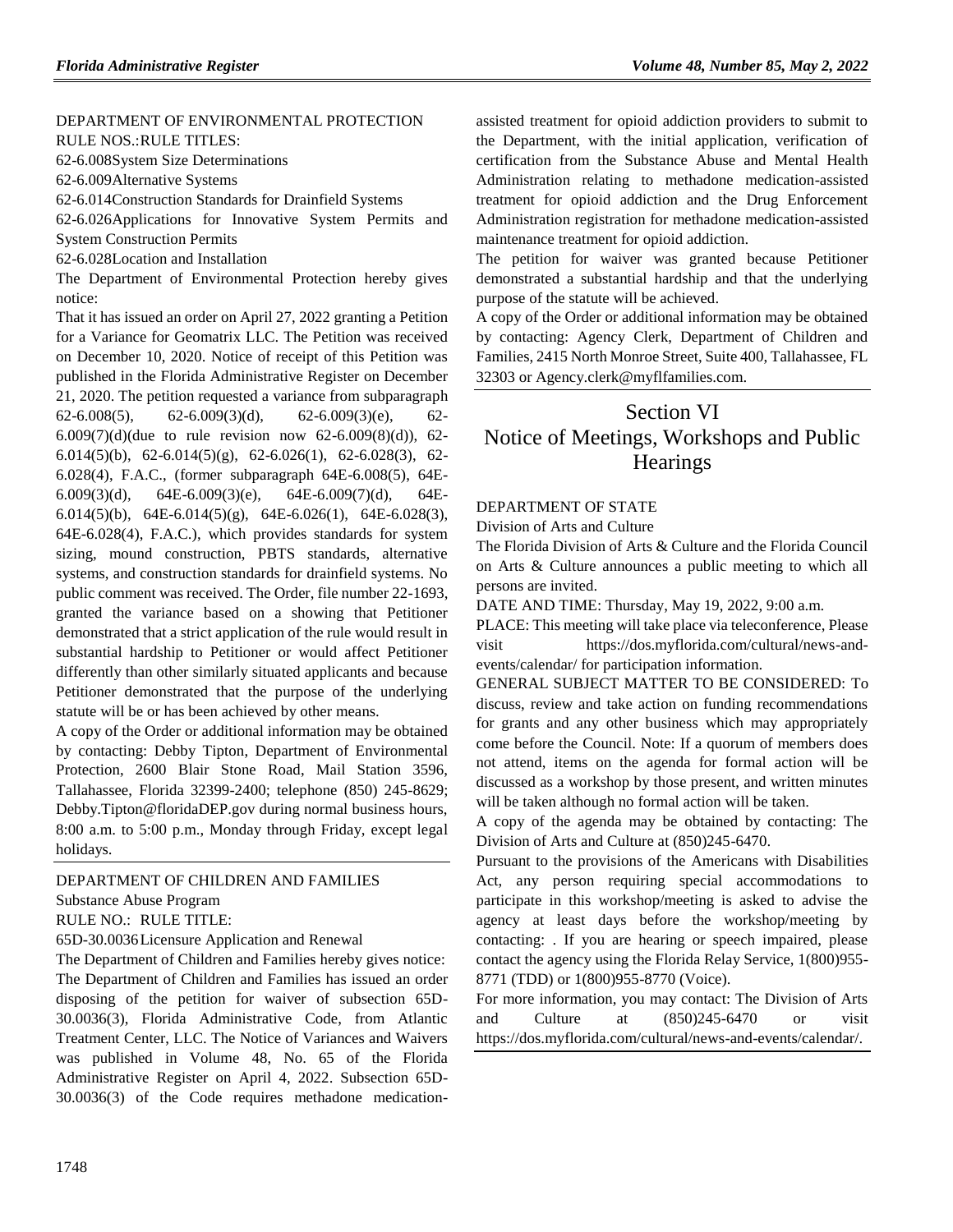### [REGIONAL PLANNING COUNCILS](https://www.flrules.org/gateway/department.asp?id=29)

[Tampa Bay Regional Planning Council](https://www.flrules.org/gateway/organization.asp?id=64)

The Tampa Bay Regional Planning Council's Local Emergency Planning Committee announces a public meeting to which all persons are invited.

DATE AND TIME: May 25, 2022, 10:30 a.m.

PLACE: 4000 Gateway Centre Blvd, Pinellas Park, FL 33782 GENERAL SUBJECT MATTER TO BE CONSIDERED: To conduct the regular business of the Tampa Bay Regional Planning Council's Local Emergency Planning Committee.

A copy of the agenda may be obtained by contacting: Wren Krahl, Wren@tbrpc.org

Pursuant to the provisions of the Americans with Disabilities Act, any person requiring special accommodations to participate in this workshop/meeting is asked to advise the agency at least 4 days before the workshop/meeting by contacting: Wren Krahl, Wren@tbrpc.org. If you are hearing or speech impaired, please contact the agency using the Florida Relay Service, 1(800)955-8771 (TDD) or 1(800)955-8770 (Voice).

For more information, you may contact: Wren Krahl, Wren@tbrpc.org.

## [WATER MANAGEMENT DISTRICTS](https://www.flrules.org/gateway/department.asp?id=40)

[Southwest Florida Water Management District](https://www.flrules.org/gateway/organization.asp?id=123)

The Southwest Florida Water Management District (SWFWMD) announces a public meeting to which all persons are invited.

DATE AND TIME: Monday, May 9, 2022, 9:30 a.m.

PLACE: This is a meeting conducted by means of communications media technology (CMT). Join the meeting via Microsoft Teams at https://bit.ly/3Kui6V1

GENERAL SUBJECT MATTER TO BE CONSIDERED: This meeting is to discuss and approve the evaluation criteria and scope of work for the Independent Auditor Services. You can attend via Microsoft Teams. An additional telephone connection is available at 786-749-6127 and entering conference code 633281541#. Additional instructions regarding viewing of and participation in the meeting are available at WaterMatters.org or by calling 1-800-423-1476 and requesting assistance.

A copy of the agenda may be obtained by contacting: WaterMatters.org – Boards, Meetings & Event Calendar; 1(800)423-1476 (FL only) or (352)796-7211.

Pursuant to the provisions of the Americans with Disabilities Act, any person requiring special accommodations to participate in this workshop/meeting is asked to advise the agency at least 5 days before the workshop/meeting by contacting: SWFWMD Human Resources Office Chief at 1(800)423-1476 (FL only) or (352)796-7211, x4747; or email to ADACoordinator@WaterMatters.org. If you are hearing or

speech impaired, please contact the agency using the Florida Relay Service, 1(800)955-8771 (TDD) or 1(800)955-8770 (Voice).

If any person decides to appeal any decision made by the Board with respect to any matter considered at this meeting or hearing, he/she will need to ensure that a verbatim record of the proceeding is made, which record includes the testimony and evidence from which the appeal is to be issued.

For more information, you may contact: Felicia.Holmes@WaterMatters.org; 1(800)423-1476 (FL only) or (352)796-7211, x4137 EXE0836.

#### [WATER MANAGEMENT DISTRICTS](https://www.flrules.org/gateway/department.asp?id=40)

[South Florida Water Management District](https://www.flrules.org/gateway/organization.asp?id=124)

The South Florida Water Management District announces a public meeting to which all persons are invited.

DATE AND TIME: Wednesday, May 11, 2022, 6:00 p.m. Public Event

PLACE: Green Turtle Hammock, 81224 Overseas Highway, Islamorada, FL 33036

GENERAL SUBJECT MATTER TO BE CONSIDERED: The Governing Board of the South Florida Water Management District will attend an event open to the public. No Governing Board action will be taken at this event.

A copy of the agenda may be obtained by contacting: The agenda will be posted to the District's website www.SFWMD.gov/meetings, seven days prior to the event. Or you can email Rosie Byrd at rbyrd@sfwmd.gov.

Pursuant to the provisions of the Americans with Disabilities Act, any person requiring special accommodations to participate in this workshop/meeting is asked to advise the agency at least seven days before the workshop/meeting by contacting: Rosie Byrd, District Clerk, at rbyrd@sfwmd.gov. If you are hearing or speech impaired, please contact the agency using the Florida Relay Service, 1(800)955-8771 (TDD) or 1(800)955-8770 (Voice). If you are hearing or speech impaired, please contact the agency using the Florida Relay Service, 1(800)955-8771 (TDD) or 1(800)955-8770 (Voice).

For more information, you may contact: Rosie Byrd at rbyrd@sfwmd.gov.

#### [WATER MANAGEMENT DISTRICTS](https://www.flrules.org/gateway/department.asp?id=40)

[South Florida Water Management District](https://www.flrules.org/gateway/organization.asp?id=124)

The South Florida Water Management District announces a public meeting to which all persons are invited.

DATE AND TIME: Thursday, May 12, 2022, 9:00 a.m.

Governing Board Monthly Meeting

PLACE: Reefhouse Resort Conference Center, 103800 Overseas Highway, Key Largo, FL 33037

GENERAL SUBJECT MATTER TO BE CONSIDERED: The Governing Board of the South Florida Water Management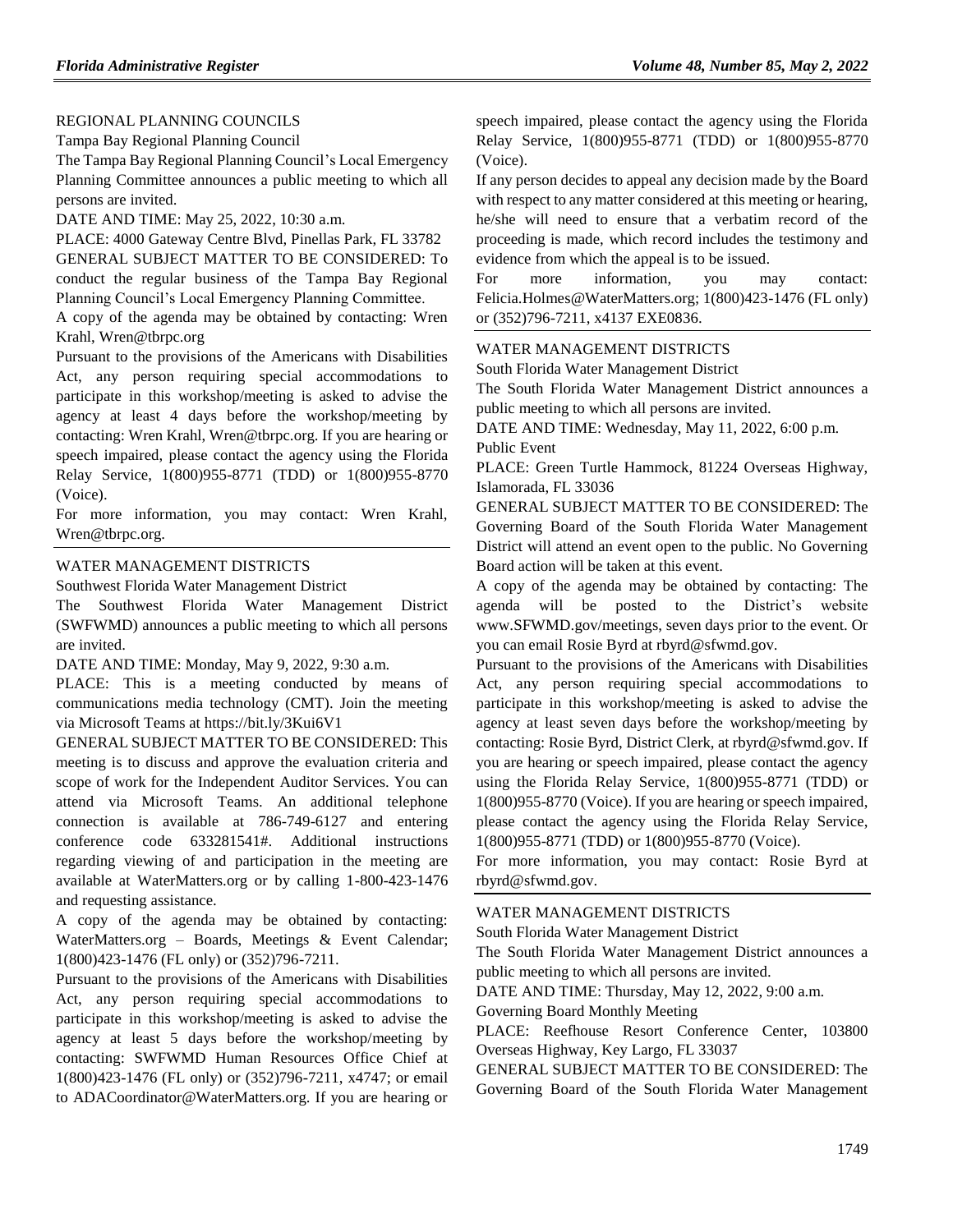District will discuss and consider District business, including regulatory and non-regulatory matters.

The public and stakeholders may comment on the meeting by attending in person or using an online public comment form ahead of the meeting. The online public comment form will open at 12:00 PM on May 6th and remain open until 12:00 PM on May 10th to ensure the Board has time to review the written public comments. Note: This location does not have the capacity for virtual public comment.

The Governing Board may take official action at the meeting on any item appearing on the agenda and on any item that is added to the agenda as a result of a change to the agenda approved by the presiding officer of the meeting pursuant to Section 120.525, Florida Statutes.

A copy of the agenda may be obtained by contacting: The agenda will be posted to the District's website www.SFWMD.gov/meetings, seven days prior to the meeting. Or, you can email Rosie Byrd at rbyrd@sfwmd.gov.

Pursuant to the provisions of the Americans with Disabilities Act, any person requiring special accommodations to participate in this workshop/meeting is asked to advise the agency at least seven days before the workshop/meeting by contacting: Rosie Byrd, District Clerk, at rbyrd@sfwmd.gov. If you are hearing or speech impaired, please contact the agency using the Florida Relay Service, 1(800)955-8771 (TDD) or 1(800)955-8770 (Voice). If you are hearing or speech impaired, please contact the agency using the Florida Relay Service, 1(800)955-8771 (TDD) or 1(800)955-8770 (Voice).

If any person decides to appeal any decision made by the Board with respect to any matter considered at this meeting or hearing, he/she will need to ensure that a verbatim record of the proceeding is made, which record includes the testimony and evidence from which the appeal is to be issued.

For more information, you may contact: Rosie Byrd at rbyrd@sfwmd.gov.

### [REGIONAL UTILITY AUTHORITIES](https://www.flrules.org/gateway/department.asp?id=49)

Tampa Bay Water - [A Regional Water Supply Authority](https://www.flrules.org/gateway/organization.asp?id=158) The Tampa Bay Water, a Regional Water Supply Authority announces a public meeting to which all persons are invited. DATE AND TIME: May 16, 2022, 9:30 a.m.

PLACE: Tampa Bay Water Administrative Offices, 2575 Enterprise Road, Clearwater, Florida 33763.

GENERAL SUBJECT MATTER TO BE CONSIDERED: Regular Board Meeting.

A copy of the agenda may be obtained by contacting: Records Department, (727)796-2355.

Pursuant to the provisions of the Americans with Disabilities Act, any person requiring special accommodations to participate in this workshop/meeting is asked to advise the agency at least 3 days before the workshop/meeting by contacting: Records Department, (727)796-2355. If you are hearing or speech impaired, please contact the agency using the Florida Relay Service, 1(800)955-8771 (TDD) or 1(800)955- 8770 (Voice).

If any person decides to appeal any decision made by the Board with respect to any matter considered at this meeting or hearing, he/she will need to ensure that a verbatim record of the proceeding is made, which record includes the testimony and evidence from which the appeal is to be issued.

For more information, you may contact: Records Department, (727)796-2355.

### [DEPARTMENT OF BUSINESS AND PROFESSIONAL](https://www.flrules.org/gateway/department.asp?id=61)  [REGULATION](https://www.flrules.org/gateway/department.asp?id=61)

[Barbers' Board](https://www.flrules.org/gateway/organization.asp?id=273)

The Florida Barbers' Board announces a telephone conference call to which all persons are invited.

DATE AND TIME: June 27, 2022, 10:00 a.m.

PLACE: CONFERENCE NUMBER – 888-585-9008. PARTICIPANT CODE – 241687833.

GENERAL SUBJECT MATTER TO BE CONSIDERED: General board business.

A copy of the agenda may be obtained by contacting: Florida Barbers' Board, 2601 Blair Stone, Tallahassee, Florida 32399, (850) 487-1395.

Pursuant to the provisions of the Americans with Disabilities Act, any person requiring special accommodations to participate in this workshop/meeting is asked to advise the agency at least 5 days before the workshop/meeting by contacting: Florida Barbers' Board, 2601 Blair Stone, Tallahassee, Florida 32399, (850) 487-1395. If you are hearing or speech impaired, please contact the agency using the Florida Relay Service, 1(800)955-8771 (TDD) or 1(800)955-8770 (Voice).

If any person decides to appeal any decision made by the Board with respect to any matter considered at this meeting or hearing, he/she will need to ensure that a verbatim record of the proceeding is made, which record includes the testimony and evidence from which the appeal is to be issued.

For more information, you may contact: Florida Barbers' Board, 2601 Blair Stone, Tallahassee, Florida 32399, (850) 487-1395.

### [DEPARTMENT OF HEALTH](https://www.flrules.org/gateway/department.asp?id=64)

[Division of Environmental Health](https://www.flrules.org/gateway/organization.asp?id=335)

RULE NO.: RULE TITLE:

[64E-9.016](https://www.flrules.org/gateway/ruleNo.asp?id=64E-9.016) Variances

The Department of Health announces a public meeting to which all persons are invited.

DATE AND TIME: May 11, 2022, 9:00 a.m. – 12:30 p.m. ET or until completed, whichever is first.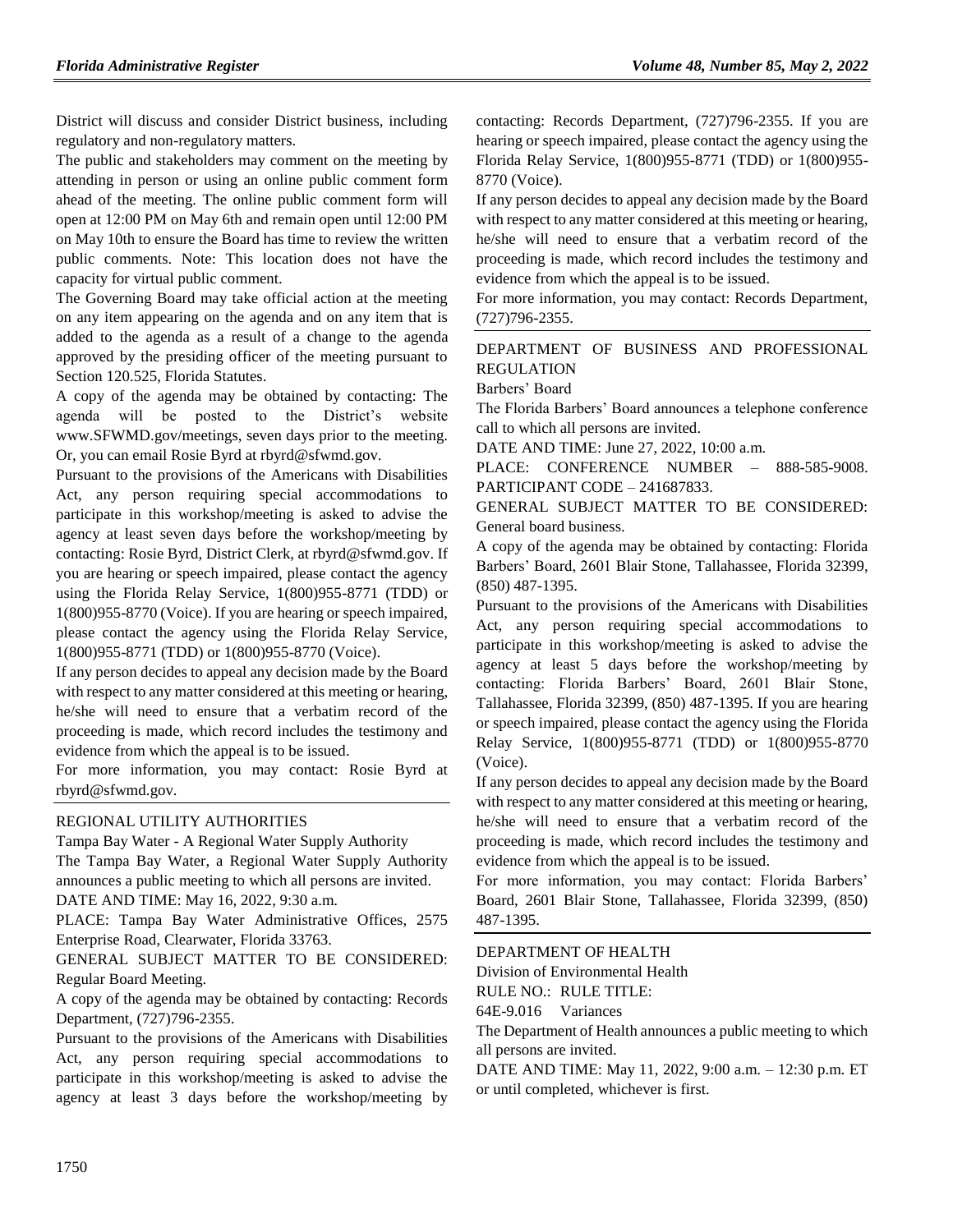PLACE: Call-in toll-free phone number is 1(888)585-9008, Phone Conference ID: 754-420-028#, Your line will automatically be placed on mute, press \*2 to unmute your line to speak, then \*2 to re-mute line as a courtesy. Please do not put your line on hold.

## NO "WALK-IN VARIANCE" APPLICATIONS WILL BE ACCEPTED AT THIS MEETING

GENERAL SUBJECT MATTER TO BE CONSIDERED: DOH Public Swimming Pool Advisory Board will review, discuss and make recommendations to the Department regarding applications submitted by owners/agents for variance from the state's public swimming pool codes per subsection 514.0115(9), of the Florida Statutes.

A copy of the agenda may be obtained by contacting: Emailing DOHPoolVariances@FLhealth.gov or calling Ms. Jutta Tolbert, (850)901-6499, or by writing to DOH, 4052 Bald Cypress Way, Bin A-08, Tallahassee, FL 32399-1710. NOTE: The Agenda will not be available until a week prior to the meeting.

Pursuant to the provisions of the Americans with Disabilities Act, any person requiring special accommodations to participate in this workshop/meeting is asked to advise the agency at least 3 days before the workshop/meeting by contacting: DOHPoolVariances@FLhealth.gov or Ms. Jutta Tolbert as listed above. If you are hearing or speech impaired, please contact the agency using the Florida Relay Service, 1(800)955-8771 (TDD) or 1(800)955-8770 (Voice).

#### [DEPARTMENT OF HEALTH](https://www.flrules.org/gateway/department.asp?id=64)

[Division of Family Health Services](https://www.flrules.org/gateway/organization.asp?id=336)

The Florida Department of Health, Bureau of Chronic Disease Prevention announces a telephone conference call to which all persons are invited.

DATE AND TIME: Friday, May 13, 2022, 10:00 a.m.

PLACE: Conference Call Only 1 (866) 899-4679, Access Code: 607-586-013#

To attend via webinar, please use this link: https://meet.goto.com/607586013

GENERAL SUBJECT MATTER TO BE CONSIDERED: Diabetes Advisory Council (DAC) Quarterly Meeting.

"This call will be recorded. By staying on the line, you are agreeing to be recorded."

A copy of the agenda may be obtained by contacting: Jennifer Wahby, Diabetes Prevention & Management Program Manager at (850) 558-9565.

If any person decides to appeal any decision made by the Board with respect to any matter considered at this meeting or hearing, he/she will need to ensure that a verbatim record of the proceeding is made, which record includes the testimony and evidence from which the appeal is to be issued.

For more information, you may contact: Jennifer Wahby at (850) 558-9565.

## [DEPARTMENT OF FINANCIAL SERVICES](https://www.flrules.org/gateway/department.asp?id=69) [Division of Treasury](https://www.flrules.org/gateway/organization.asp?id=361)

The Division of Treasury announces a telephone conference call to which all persons are invited.

DATE AND TIME: May 12, 2022, 1:30 p.m.

PLACE: Go to Meeting, online

GENERAL SUBJECT MATTER TO BE CONSIDERED: This is a biannual meeting of the Chief Financial Officer's Treasury Investment Committee pursuant to Section 17.575, Florida Statutes. The purpose of the Go to Meeting is to provide an overview of Treasury operations and performance.

A copy of the agenda may be obtained by contacting: Wanda Cole, Florida Department of Financial Services, Division of Treasury, (850)413-3310.

Pursuant to the provisions of the Americans with Disabilities Act, any person requiring special accommodations to participate in this workshop/meeting is asked to advise the agency at least 5 days before the workshop/meeting by contacting: Wanda Cole (see above). If you are hearing or speech impaired, please contact the agency using the Florida Relay Service, 1(800)955-8771 (TDD) or 1(800)955-8770 (Voice).

### [HARDEE COUNTY ECONOMIC DEVELOPMENT](https://www.flrules.org/gateway/organization.asp?id=810)  **[AUTHORITY](https://www.flrules.org/gateway/organization.asp?id=810)**

The Economic Development Authority announces a public meeting to which all persons are invited.

DATE AND TIME: Tuesday, May 24, 2022, 8:30 a.m.

PLACE: 412 W Orange St., Wauchula, FL, Hardee County Commission Chambers

GENERAL SUBJECT MATTER TO BE CONSIDERED: The Hardee County Economic Development Authority (Independent Board) will meet on Tuesday, May 24, 2022, at 8:30 a.m.

A copy of the agenda may be obtained by contacting:

Pursuant to the provisions of the Americans with Disabilities Act, any person requiring special accommodations to participate in this workshop/meeting is asked to advise the agency at least 2 days before the workshop/meeting by contacting: 863-773-9430. If you are hearing or speech impaired, please contact the agency using the Florida Relay Service, 1(800)955-8771 (TDD) or 1(800)955-8770 (Voice).

### **OCAUSA**

The Florida Department of Transportation announces a public meeting to which all persons are invited.

DATE AND TIME: Wednesday, May 11, 2022, 6:00 p.m.

Project information will be available at the in-person location 30 minutes prior to the meeting start.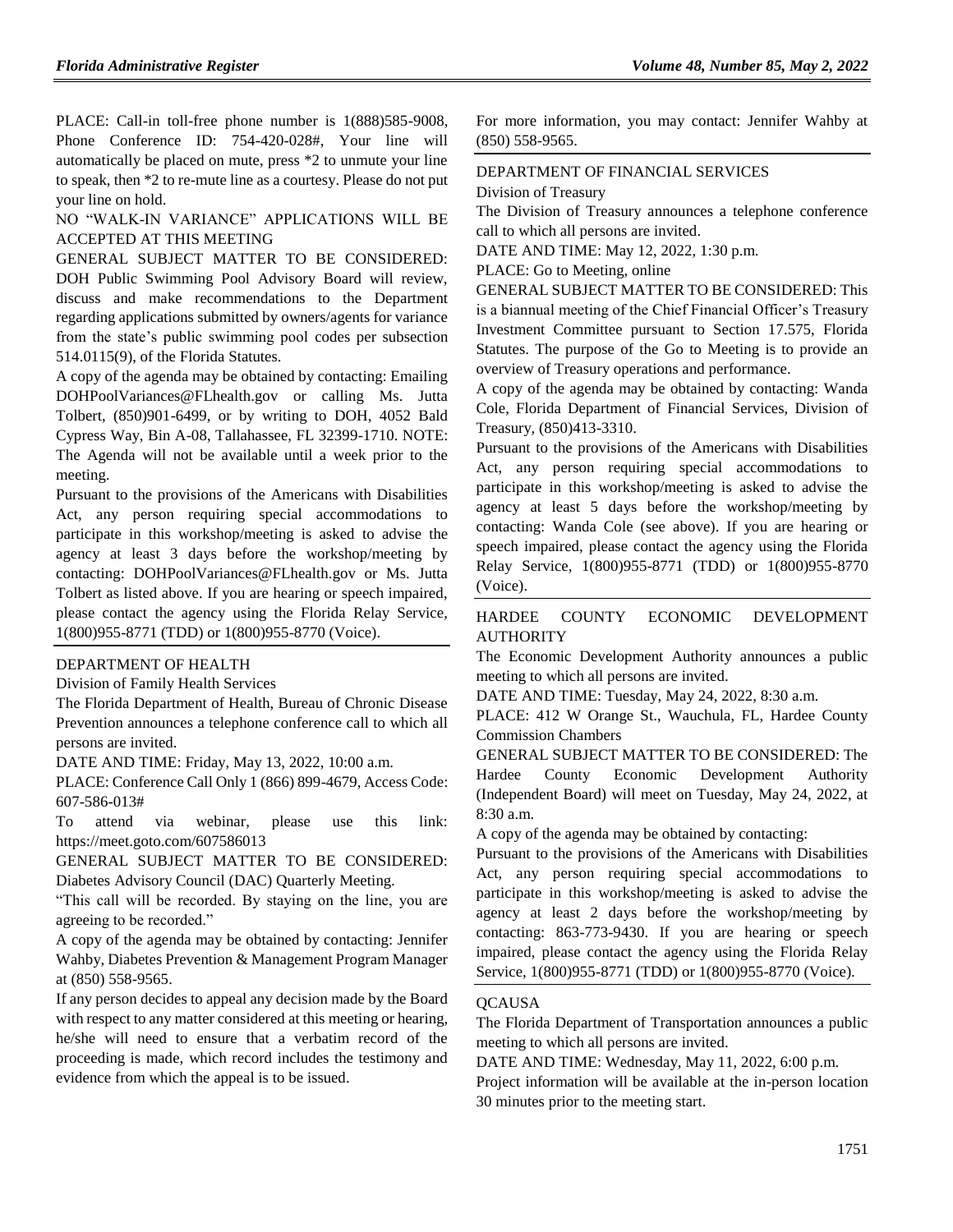PLACE: Virtual (online) Attendees:

Please register using the following link or QR code: https://attendee.gotowebinar.com/register/2545263678609546 35

To join by telephone: Dial (914) 614-3221;

Access Code: 204-173-238

In-Person:

Holiday Inn Palm Beach Airport Hotel, 1301 Belvedere Road, West Palm Beach, FL 33405

GENERAL SUBJECT MATTER TO BE CONSIDERED: Safety improvements to SR 9 / I-95 Southbound Off-Ramp at Belvedere Road in Palm Beach County.

Visit the project website, https://www.d4fdot.com/pbfdot/sr\_9\_i-95\_southbound\_off-

ramp at belvedere road.asp to register for the Public Meeting and to select your participation options and download the presentation. A recording of the presentation will be available following the meeting.

A copy of the agenda may be obtained by contacting: Haiyan Ou, P.E., FDOT Project Manager, at (954) 777-4641, toll free (866) 336-8435, ext. 4641, or via email at haiyan.ou@dot.state.fl.us.

Pursuant to the provisions of the Americans with Disabilities Act, any person requiring special accommodations to participate in this workshop/meeting is asked to advise the agency at least 7 days before the workshop/meeting by contacting: Haiyan Ou, P.E., FDOT Project Manager, at (954) 777-4641, toll free (866) 336-8435, ext. 4641, or via email at haiyan.ou@dot.state.fl.us. If you are hearing or speech impaired, please contact the agency using the Florida Relay Service, 1(800)955-8771 (TDD) or 1(800)955-8770 (Voice).

For more information, you may contact: Haiyan Ou, P.E., FDOT Project Manager, at (954) 777-4641, toll free (866) 336- 8435, ext. 4641, or via email at haiyan.ou@dot.state.fl.us

### [THE VALERIN GROUP, INC.](https://www.flrules.org/gateway/organization.asp?id=1012)

The Florida Department of Transportation (FDOT), District Four announces a public meeting to which all persons are invited.

DATE AND TIME: Thursday, May 12, 2022, 5:00 p.m. – 7:00 p.m.

PLACE: The in-person session will be at the Parkland Library, 6620 N. University Drive, Parkland, FL 33067. Please use the following link to register for the online session: https://fdot.cc/HolmbergRoadMobilityImprovement. If you prefer to dial in by phone, please call +1 (877) 309-2074 and then dial the Audio Access Code: 658-478-124.

GENERAL SUBJECT MATTER TO BE CONSIDERED: Financial Management No.: 439995-01-52-01 & 439995-01- 52-02

Project Description: Holmberg Road from Heron Bay Boulevard to Pine Island Road in Broward County, FL.

The project consists of widening the roadway to accommodate 4-foot or 5-foot bicycle lanes in both directions and installing a right-turn lane into Marjory Stoneman Douglas High School. Additional improvements include upgrading pedestrian signals, pavement markings, and signing, milling and resurfacing.

Construction will begin on Thursday, May 26, 2022, and is estimated to be completed in Fall 2022. The estimated construction cost is \$600,000.

The Construction Open House will be held virtually and in person. The online session will be held from 5:00 p.m. to 6:00 p.m. with a brief presentation followed by questions and comments from the public. The in-person session will be held from 6:00 p.m. to 7:00 p.m. and will have an informal open house format. FDOT staff and consultant staff members will be available to discuss the project and answer questions.

A copy of the agenda may be obtained by contacting: Erik Nemati, P.E., FDOT Project Manager, at (954) 299-6441 or by email at erik.nemati@dot.state.fl.us.

Public participation is solicited without regard to race, color, national origin, age, sex, religion, disability, or family status.

Pursuant to the provisions of the Americans with Disabilities Act, any person requiring special accommodations to participate in this workshop/meeting is asked to advise the agency at least 7 days before the workshop/meeting by contacting: Erik Nemati, P.E., FDOT Project Manager, at (954) 299-6441 or by email at erik.nemati@dot.state.fl.us. If you are hearing or speech impaired, please contact the agency using the Florida Relay Service, 1(800)955-8771 (TDD) or 1(800)955- 8770 (Voice).

If any person decides to appeal any decision made by the Board with respect to any matter considered at this meeting or hearing, he/she will need to ensure that a verbatim record of the proceeding is made, which record includes the testimony and evidence from which the appeal is to be issued.

For more information, you may contact: Jennifer Laxner, Community Outreach Specialist, at (954) 482-4190 or by email at jennifer@valerin-group.com.

# Section VII Notice of Petitions and Dispositions Regarding Declaratory Statements

## FLORIDA DEPARTMENT OF CORRECTIONS

NOTICE IS HEREBY GIVEN that the Florida Department of Corrections received a Petition for Declaratory Statement on April 18, 2022, from Juanita Isaiah.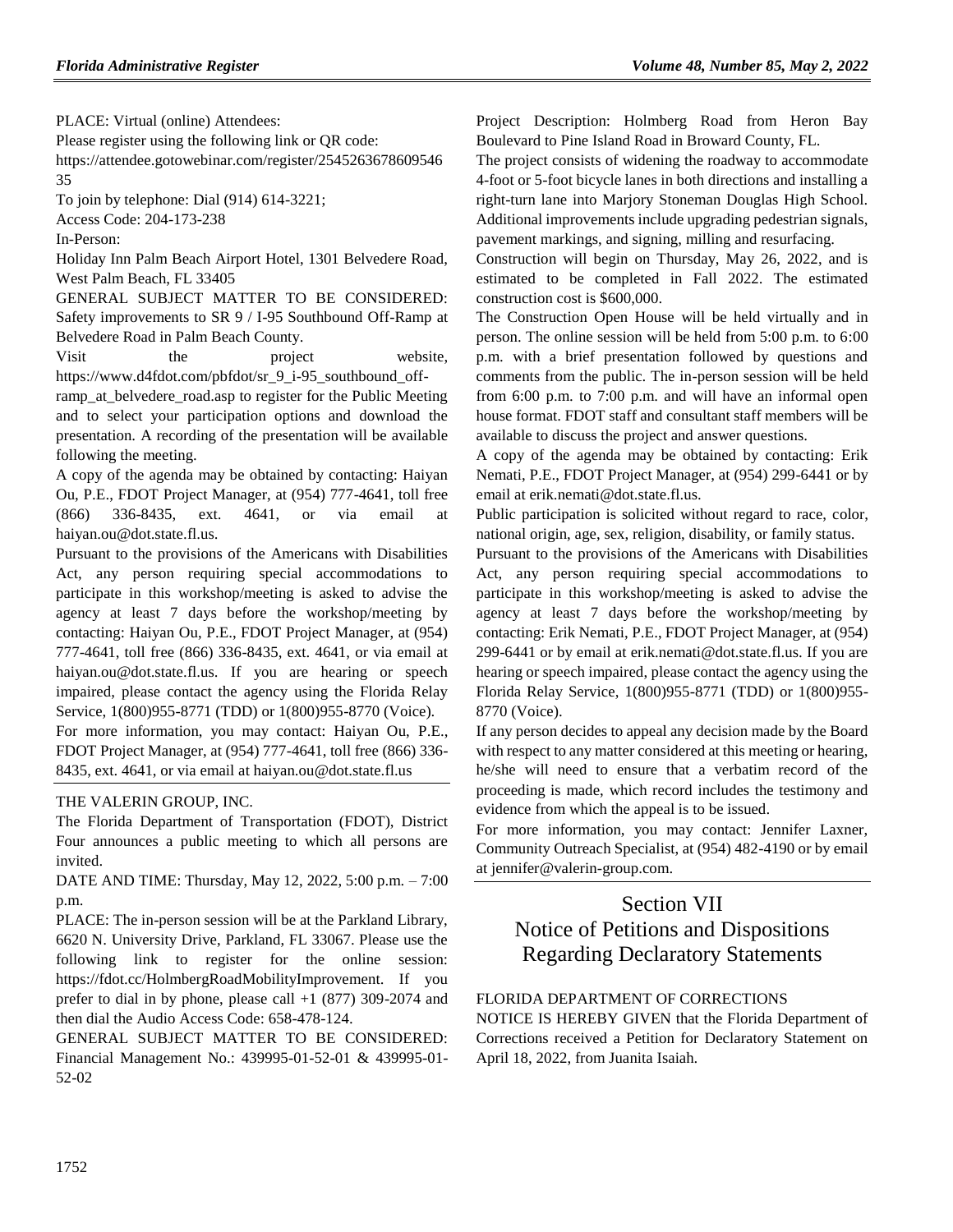The petitioner seeks the opinion of the Department regarding the interpretation of Rule 33-601.731, Florida Administrative Code.

The petition seeks to resolve a controversy or answer questions or doubts regarding the interpretation and application of the above-referenced rule as it relates to personal items stored in visitors' vehicles while on institutional grounds.

Persons whose substantial interests may be affected by a declaratory statement issued in this matter may file a motion to intervene or a petition for administrative hearing within twentyone (21) days after the publication of this notice.

A copy of the Petition for Declaratory Statement may be obtained by contacting: Lauren Sanchez, 501 South Calhoun Street, Tallahassee, Florida 32399, [Lauren.Sanchez@fdc.myflorida.com,](mailto:Lauren.Sanchez@fdc.myflorida.com) (850)717-3605.

# Section VIII Notice of Petitions and Dispositions Regarding the Validity of Rules

Notice of Petition for Administrative Determination has been filed with the Division of Administrative Hearings on the following rules:

# **NONE**

Notice of Disposition of Petition for Administrative Determination has been filed with the Division of Administrative Hearings on the following rules:

## **NONE**

Section IX Notice of Petitions and Dispositions Regarding Non-rule Policy Challenges

# **NONE**

Section X Announcements and Objection Reports of the Joint Administrative Procedures Committee

# NONE

# Section XI Notices Regarding Bids, Proposals and Purchasing

# [DEPARTMENT OF TRANSPORTATION](https://www.flrules.org/gateway/department.asp?id=14) F1A02 Invitation to Bid

General Contractor or Electrical Licensed HVAC Contractor FINANCIAL PROJECT: 44821015201 BUDGET: \$257,143.00 Provide and Install a Generator at Arcadia Operations Visit [District One Fixed Capital Outlay Contracts \(fdot.gov\)](https://www.fdot.gov/contracts/district-offices/d1/lettings/fco-contracts/fco.shtm) or (863)519-2567 for more information.

## [DEPARTMENT OF CORRECTIONS](https://www.flrules.org/gateway/department.asp?id=33)

RULE NO.: RULE TITLE:

[33-202.101](https://www.flrules.org/gateway/ruleNo.asp?id=33-202.101) Public Hearings on Community Correctional **Centers** 

FDC ITB-22-043 Century Correctional Institution and Pensacola Work Release Center Roof Repairs

The State of Florida, Department of Corrections, Bureau of Procurement has released Invitation to Bid (ITB) number ITB-22-043 Century CI and Pensacola WRC Roof Repairs, to secure Responsive Bids, from Responsible Bidders, to remove damaged roofing, furnish and install new roofs, and perform roof repairs at Century Correctional Institution (CI), 400 Tedder Road, Century, FL 32535 and Pensacola Work Release Center (WRC), 3050 North L Street, Pensacola, FL 32504. The Solicitation has been posted on the Vendor Information Portal and can be found at the link below: [https://vendor.myfloridamarketplace.com/search/bids/detail/81](https://vendor.myfloridamarketplace.com/search/bids/detail/813) [3](https://vendor.myfloridamarketplace.com/search/bids/detail/813)

# Section XII Miscellaneous

### [DEPARTMENT OF STATE](https://www.flrules.org/gateway/department.asp?id=1)

Index of Administrative Rules Filed with the Secretary of State Pursuant to subparagraph  $120.55(1)(b)6. - 7$ ., F.S., the below list of rules were filed in the Office of the Secretary of State between 3:00 p.m., Monday, April 25, 2022 and 3:00 p.m., Friday, April 29, 2022.

| Rule No.   | <b>File Date</b> | <b>Effective</b><br><b>Date</b> |
|------------|------------------|---------------------------------|
| 2ER22-1    | 4/26/2022        | 4/26/2022                       |
| 25-30.445  | 4/26/2022        | 5/16/2022                       |
| 53ER22-21  | 4/28/2022        | 4/30/2022                       |
| 62-304.305 | 4/26/2022        | 5/16/2022                       |